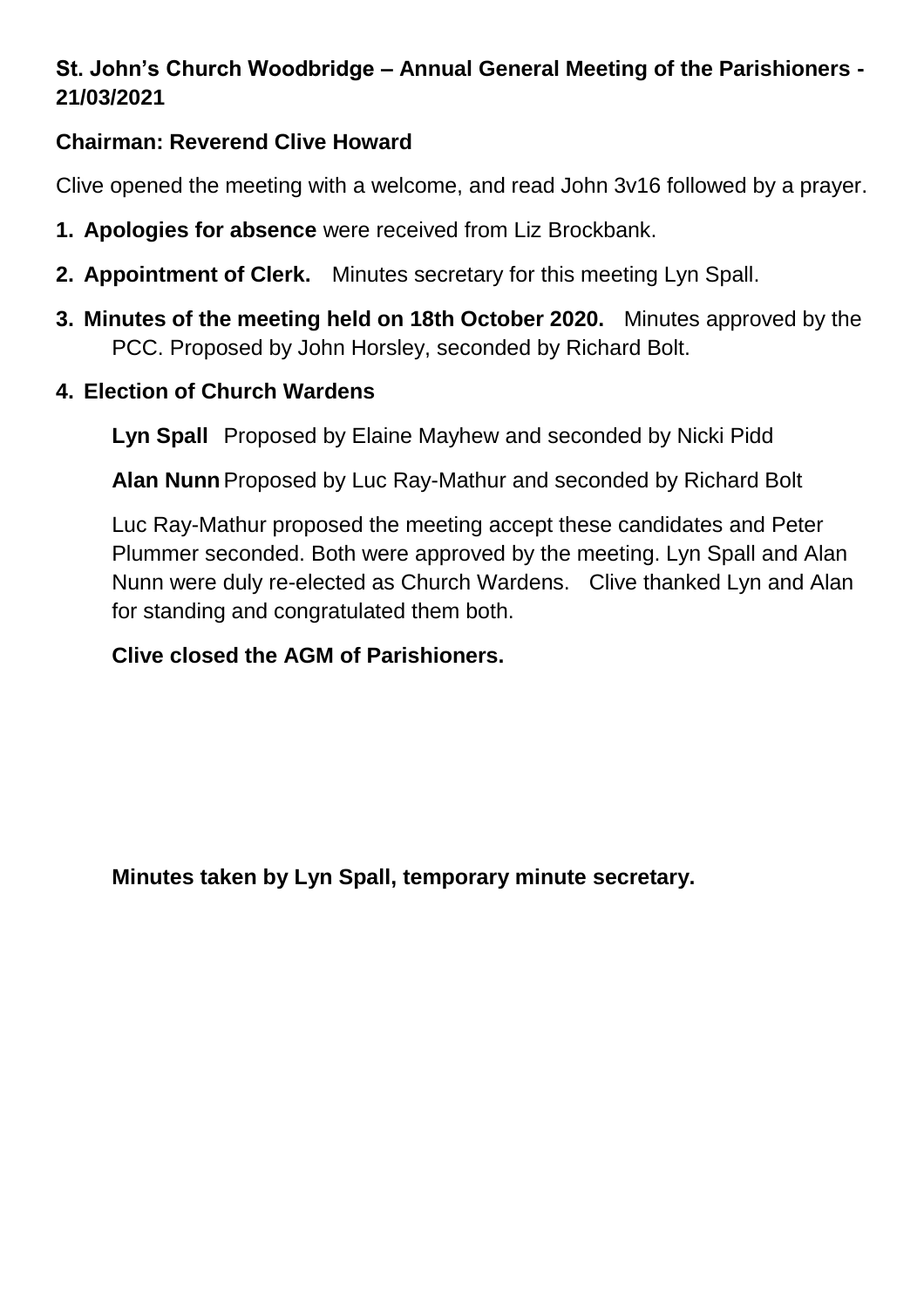# **St. John's Church Woodbridge – Annual Parochial Church Meeting – 21/03/2021**

## **Chairman: Reverend Clive Howard**

- **1. Apologies for absence were received from** Liz Brockbank.
- 2. **Appointment of Clerk.** Minutes secretary for this meeting Lyn Spall. Approximately 74 people attended the APCM Zoom.

## 3. **Minutes of the meeting held on 18th Oct 2020**

Accepting the minutes was proposed by Sue Banyard and seconded by Richard Bolt. These were agreed.

- 4. **Statutory Reports for the period ending 31st December 2020.**
- a. **Electoral Roll** Reported by Sue Simpson. There were 214 on roll, 31 in the parish and 183 outside the parish. Since 18th October 2020 11 people have joined the Electoral Roll, 8 have left. (5 have moved away and 3 have left the church.)
- b. **PCC Secretary** The position is still vacant, and needs to be filled.
- c. **Fabric and buildings** reported by Alan Nunn copy on APCM webpage. A memorial bench has been installed in the churchyard. Thanks to those involved. The Old Vicarage has been re-organised. Downstairs there is only one room not used by Barnabas and this is now a meeting room. Bury Hill - Paul and Jane Smith are currently living there but are soon leaving, so there are plans to re-let the property. Anderson's Way - there is some minor maintenance work to do.

d. **Financial statements** Alan Hawes, Treasurer, led us through the accounts. The 2020 accounts have been audited by Ensors. A copy of the accounts is on the APCM page of the website. Alan highlighted several figures. Our summary income was down by £54,000 However, investments grew by £21,000 due to selling Property units and buying Equity units. Alan gave details of income and expenditure. Gift Aid recovery was down by £3,000. The greatest reduction was in non-Gift Aid giving and cash collections partly due to lack of services in church in the past few months. With the Covid 19 Pandemic most activities stopped, including funerals which raised £180 this year as opposed to a previous £1,600. £6,000 was paid to the Diocese to help St Andrew's Bredfield meet their Parish Share. Staff costs have fallen due to Andy Williams leaving. The balance sheet shows our investments act £321,000. The church current bank account has decreased from £20,000 to £765. Alan said the work of Treasurer had been very different this year with cash management being the major aspect of his work. He thanked Robert Brockbank for his work on Gift Aid and the Inland Revenue, and Tony Allwood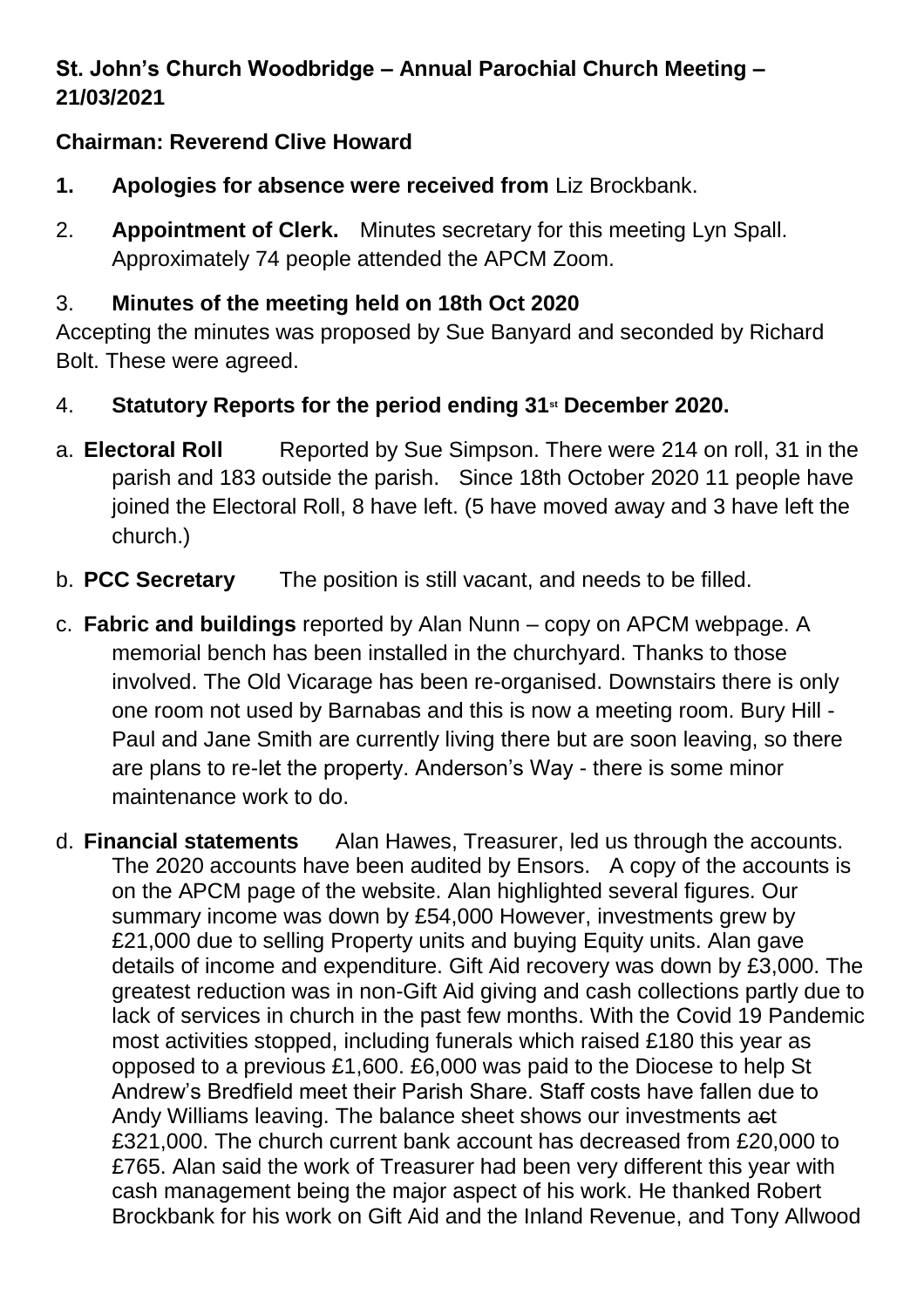for his great assistance.

Luc Ray-Mathur asked how much we are expecting to spend on Bury Hill refurbishments. Alan Nunn said in total around £20,000. Stephen David asked for more detail. The kitchen has been done. There is decorating throughout and the bathroom needs to be done. Clive thanked Alan H, Tony and Robert for their work on finances.

Sue Simpson proposed and Luc Ray-Mathur seconded that the accounts be approved. Accounts approved. Julian and Cathie Taylor thanked everyone for their work on finances this year.

- e. **Deanery Synod** Rosie shared that there had not been many meetings, due to Covid. She had attended two, one to meet everyone and another as a Pastoral and Mission group. Tony Allwood said that we said goodbye to our Rural Dean, Ven. Clare Sanders, and she has been replaced by Ven. Annette Cooper.
- **f. Activity Report** Alan Nunn highlighted this report which shows some of the things church members have been doing during Lockdown. Lifegroups have been active, Bible Readings and Intercessions have adapted for on-line services, Finny Music has not been able to visit prisons since March 2020. Pastoral work has been very good and individuals have sewn scrubs, kept in touch with neighbours, shopping for people and supporting the Foodbank in many ways. Luc wanted to say 'thank you' to Pat House who stepped down from co-ordinating the Life Groups after many years of unstinting service.
- **5. Safeguarding update.** Lyn Spall reminded church members that Safeguarding is everyone's responsibility. She highlighted the safeguarding training that can be accessed online. She stressed it was important that anyone in a leadership role at St John's should complete the Leadership Safeguarding Course. Concerns expressed have been referred to the relevant people and the Diocesan Safeguarding Officer. Lyn encouraged us to contact her with any concerns, however insignificant/small. There were questions concerning training. Even if you have done similar training in your workplace it is necessary to complete the Diocesan Safeguarding Training as it is specific to church settings. Leadership Training is difficult to access at present due to the Pandemic and a large number of people are requesting places on courses. Priority is being given to ministers. Lyn will let people know when it is available for them.
- 6. **Gather Video** A video was played to introduce 'Gather', a missional community growing from St John's and members of a few other churches who are seeking to reach out in mission to the 'unchurched' and 'de-churched' in the local area. Gillan Scott and Peter Plummer explained their heart for sharing God's love with others who may not come into a traditional church setting. Gillan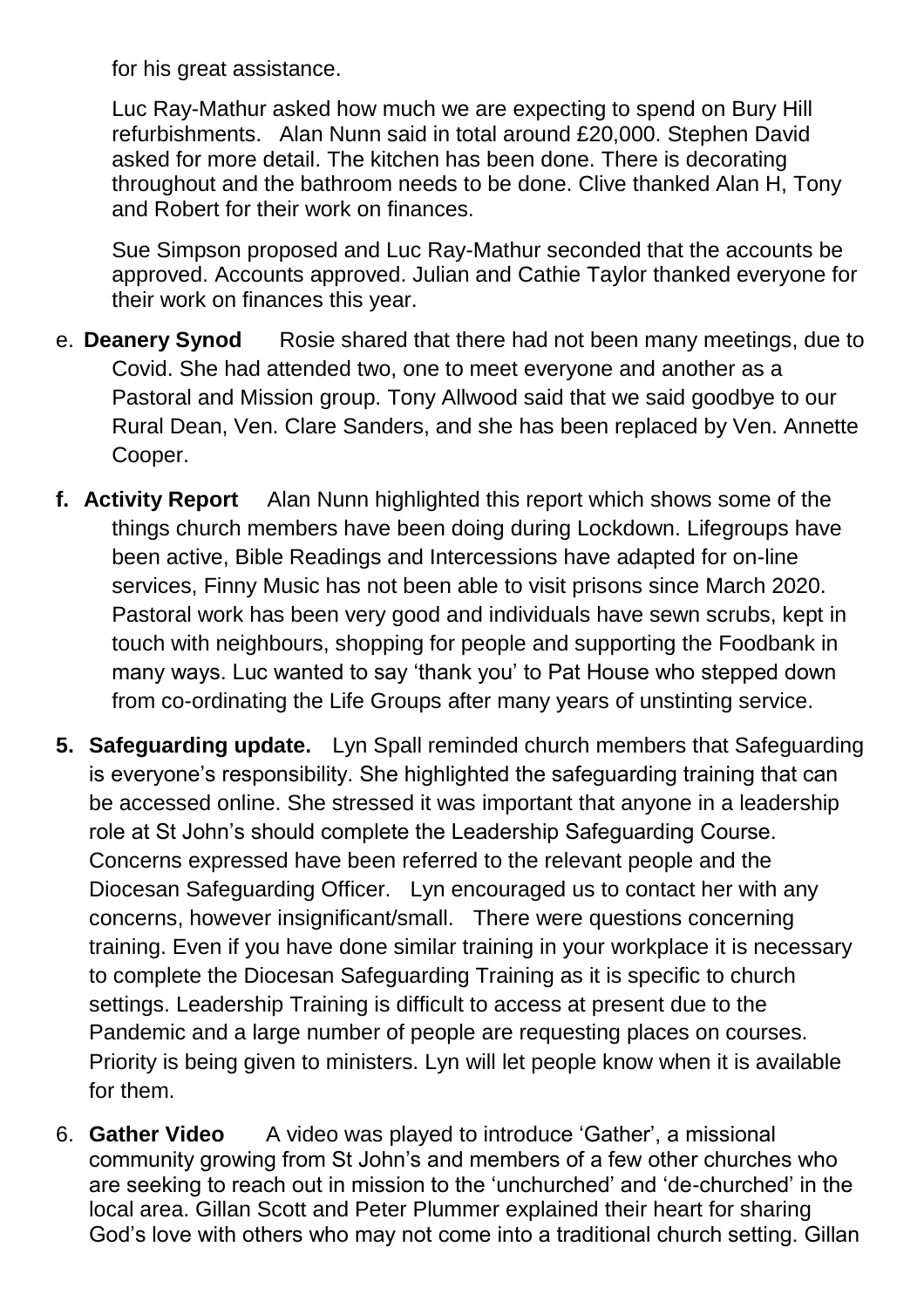spoke particularly about young people and adults, saying that it was exciting and a little scary but they felt there was a real need to share the gospel in a way that was more relevant to them. Gather is at a praying and listening stage at the moment and invited any members of St John's who shared the vision to contact him to find out more. They are operating under the Bishop's Mission Order under Lightwave, which has responsibility for rural mission, but will still be connected to St John's in a similar way to our link missionaries who we support all over the world. Alan Nunn suggested that St John's could be involved in three ways: Holding a commissioning service later in the year for all members of Gather, Praying for the group, individuals taking up opportunities for Training.

Lyn prayed for Gather and Clive thanked all involved for the presentation.

7. **PCC Elections** Clive thanked the outgoing PCC. Tony Allwood finishes his term as a Deanery Synod rep but is *ex officio* as being on Diocesan Synod. Alan Hawes ends his term of office but the PCC may co-opt him to remain as Treasurer at their next meeting.

| Elected onto PCC:      | Nominated by:       | Seconded by: |
|------------------------|---------------------|--------------|
| <b>Claire Marshall</b> | Lyn Spall           | Ivan Fearn   |
| <b>Noelle Gore</b>     | Lyn Spall           | Alan Hawes   |
| <b>Richard Bolt</b>    | Luc Ray-Mathur      | Alan Nunn    |
| Luc Ray-Mathur         | <b>Richard Bolt</b> | Alan Nunn    |

These nominees were proposed by John Horsley and Seconded by Liz Grant. All in favour. No against, no abstentions. Pamela Bulgin asked for clarification about an employee becoming part of the PCC. Alan Nunn explained that if an employee was in post when being elected there was no issue. If a member of the PCC becomes an employee this needs permission from the Charity Commission. This has been clarified with the Diocese.

For clarity the incoming PCC functions until April 2022 and consists of:

**Vicar:** Clive **Church Wardens:** Lyn Spall and Alan Nunn

**Self-supporting Minister:** Bill Herbert

**Readers:** Alan Weller and Gay Nichols

**Deanery Synod:** Rosie Evans, Clare Johnston

**Diocesan Synod:** Tony Allwood

**Lay elected:** Jonathan Evans, Alan Hawes (Treasurer), Pat House, Sue Simpson, Claire Marshall, Noelle Gore, Richard Bolt, Luc Ray-Mathur

**With the intention of Co-**opting Alan Hawes (Treasurer) back onto PCC at the first opportunity

8. **Appointments: Auditor/Independent examiner** Ensors Accountants are willing to undertake this task. Proposed by Alan Hawes and seconded by Ted Evans. Approved unanimously agreed.